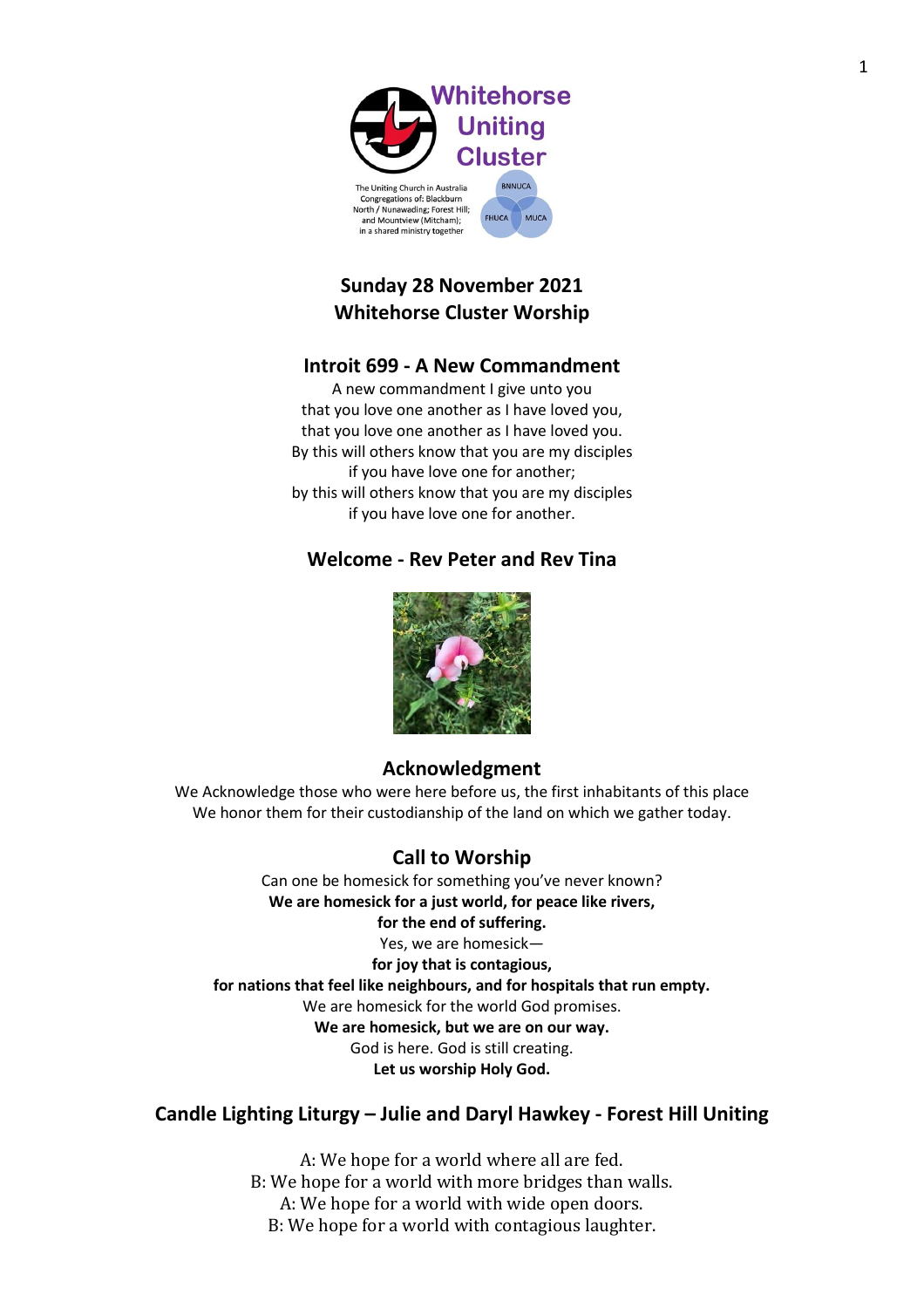A: We hope for a world where trees grow tall and creeks run clean.

B: We hope for a world where all people feel at home—in their bodies, in the church, in their physical homes.

A: We hope for that world.

- B: We long for that world.
- A: We are homesick for that world.

B: So today we light the candle of hope, because hope keeps our hearts alive as we wait.

A: May this light be a reminder that the wait is always worth it. B: We are close to home. May we carry hope with us. Amen.

## **Prayers of Adoration**

Let us come before the Lord in Prayer and Praise Lord our God, we adore you and give you Praise We give thanks to you for loving us Jesus our Lord, we adore you and give you praise We give thanks to you for teaching us how to love Holy Spirit, we adore you and give you praise We give thanks to you for filling our hearts with God's love Father, Son and Holy Spirit we adore you and give you thanks and praise, amen

## **Prayer of Invocation**

Come Now O Holy Spirit and bless us today with new insights. Increase our faith.

## **Prayer of Confession**

Gracious God, we find ourselves with two choices everyday To stay homesick for the world you promise us or to allow cynicism to win We can choose to hope against hope or give up We can insist on a better world or assume it's impossible and too big a problem Lord, forgive us for the days when we doubt your power in this world Forgive us for ignoring our feelings of homesickness and not using them to make the world a better place. Kindle in our hearts a hope that will not let us go We pray this with gratefulness and love for you, Lord, amen

## **Response to Prayer of Confession**

**Lord, even when we give up or lose hope, you do not give up on us. You love us with an everlasting love. You invite us to come closer to your home. Nothing can separate us from your love for us. We are a forgiven people. We are welcomed home. Thanks be to you O Lord our God, amen** 

## **Hymn 647 Comfort, Comfort.** tMt video

<https://www.youtube.com/watch?v=P1x7V9N583Q&list=PL5dbbdzyKBag-mEd9qTgdyYNQLlsLD2rC&index=34>

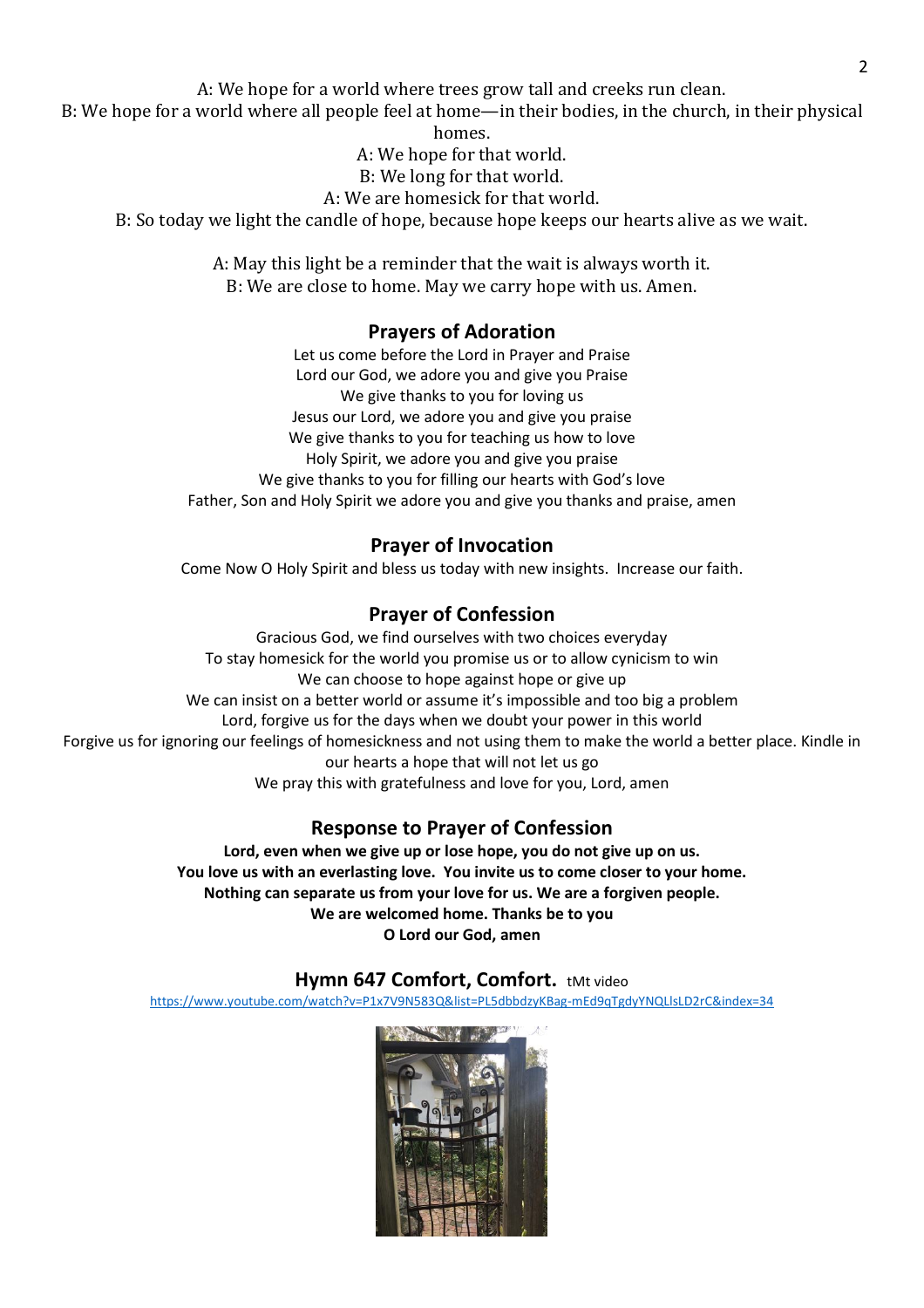## **Readings – Blackburn North Nunawading**

### **Luke 21:25-36 NLT**

**25** "And there will be strange signs in the sun, moon, and stars. And here on earth the nations will be in turmoil, perplexed by the roaring seas and strange tides. **<sup>26</sup>** People will be terrified at what they see coming upon the earth, for the powers in the heavens will be shaken. **<sup>27</sup>** Then everyone will see the Son of Man<sup>[\[a\]](https://www.biblegateway.com/passage/?search=Luke+21%3A25-36&version=NLT)</sup> coming on a cloud with power and great glory.<sup>[\[b\]](https://www.biblegateway.com/passage/?search=Luke+21%3A25-36&version=NLT) 28</sup> So when all these things begin to happen, stand and look up, for your salvation is near!"

**<sup>29</sup>** Then he gave them this illustration: "Notice the fig tree, or any other tree. **<sup>30</sup>** When the leaves come out, you know without being told that summer is near. **<sup>31</sup>** In the same way, when you see all these things taking place, you can know that the Kingdom of God is near. **<sup>32</sup>** I tell you the truth, this generation will not pass from the scene until all these things have taken place. **<sup>33</sup>**Heaven and earth will disappear, but my words will never disappear.

**<sup>34</sup>** "Watch out! Don't let your hearts be dulled by carousing and drunkenness, and by the worries of this life. Don't let that day catch you unaware, **<sup>35</sup>** like a trap. For that day will come upon everyone living on the earth. **<sup>36</sup>** Keep alert at all times. And pray that you might be strong enough to escape these coming horrors and stand before the Son of Man."

### **Thessalonians 3:9-13**

**<sup>9</sup>**How we thank God for you! Because of you we have great joy as we enter God's presence. **<sup>10</sup>**Night and day we pray earnestly for you, asking God to let us see you again to fill the gaps in your faith.

**<sup>11</sup>** May God our Father and our Lord Jesus bring us to you very soon. **<sup>12</sup>** And may the Lord make your love for one another and for all people grow and overflow, just as our love for you overflows. **<sup>13</sup>** May he, as a result, make your hearts strong, blameless, and holy as you stand before God our Father when our Lord Jesus comes again with all his holy people. Amen.

Scripture quotations are taken from the Holy Bible, New Living Translation, copyright ©1996, 2004, 2015 by Tyndale House Foundation. Used by permission of Tyndale House Publishers, Carol Stream, Illinois 60188. All rights reserved

## **Young at Heart – Rev Tina**

Have you ever felt homesick? Have you ever missed your family and your own bed and home? I used to ride on an elephant at Melbourne Zoo when I was kid and again, in Nepal as an adult. Elephants can remind us God is strength and this gives us hope as a child and adult. Often there are times when we are far from home and feel homesick and miss our family and our home. But there is no love stronger than God's love for us. God loves us with gentleness and reassures us we are never alone and comforts us when we feel homesick. God has a face in Jesus who came to be amongst us and reveal God's love to us. When we come to know Jesus in our hearts we no longer feel alone. We feel strong in the Lord.

## **Hymn 272 – Come Thou Long Expected Jesus**

[https://www.youtube.com/watch?v=WBGx\\_4PxO3g](https://www.youtube.com/watch?v=WBGx_4PxO3g)

# **Sermon – Rev Peter Homesick for coming into God's home**

I wonder what makes a home? What makes the difference between a house and a home? Just what makes you feel at home? Have you ever felt homesick? What is it you really missed?

I wonder if we can feel homesick or grief for something we have never had? I wonder if we can feel homesick for a home we have never known? Why would that be? Have you felt like that? I wonder what Paul was feeling when he wrote his letter to the Thessalonians. I wonder if you've ever felt those feelings, too.

We have begun to emerge from the struggle and isolation of COVID. At the heart of being human is our connectedness with each other. We belong together in community. Paradoxically in order to care for each other, during the COVID emergency we needed to distance from each other. This was counter intuitive as many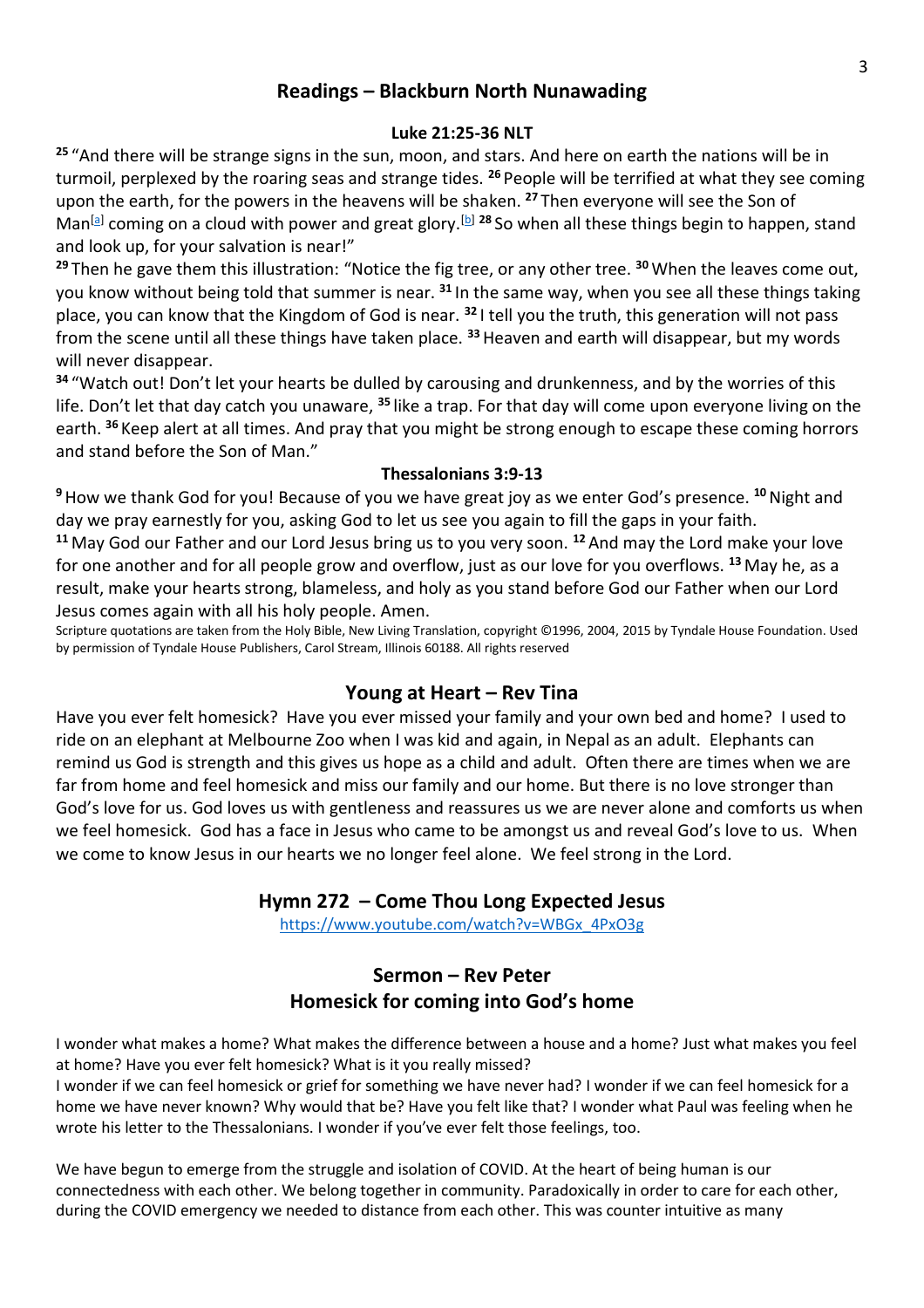communities found out to their dismay. Grief, anxiety, the pain of separation, the struggle to care yet the need to do so from a distance – we have all experienced this in our different ways.

It is often said that home is where the heart is but when our heart cannot be home, it breaks. We experience homesickness. We seek a coming together again. The relief was palpable as many of us were able to reconnect physically with our loved ones, family and friends. Prior to the relaxation of restrictions, we were constantly encouraged to stay the course and ultimately get vaccinated. The hope of relaxed restrictions was held out as a motivation. Such hope mapped out a way forward to be together again. We are now on the journey towards restoring community and in a sense coming home. We have work to do to make it happen but we are on the way.

The dream and hope of Advent arises at its most intense in a time of struggle, conflict and isolation from what matters. The other day I had to buy something at a Christian bookshop. Out the front a couple of people were ardently pressing the manager to allow them in. They were refused access as they did not have the required evidence of vaccination status. We too have in our churches policies limiting access to worship for those who do not have the required vaccination status and evidence of such.

I am in a quandary as we are now in a situation where our services are limited in number and open to anyone or unlimited numerically but restricted to the vaccinated. I am used to encouraging us to be open to all and left with questions such as "how is hospitality, home and the reign of God lived in a post-pandemic world?" "How can we care for the vulnerable while providing a welcome to those who do not agree with me?"

When something hits close to home, *such as the isolation associated with the pandemic,* it affects us deeply. During the Advent and Christmas season, we journey through scriptures and rituals that are tender, heavy with emotion, and vulnerable. We carry the memories and truths of this season close to our hearts. *Our* Close to Home theme acknowledges the "already but not yet" tension of our faith: Emmanuel is with us, and yet, God's promised day—our everlasting home—is not fully realized. It names our deep longing for God to come close to us.

The Advent and Christmas scriptures are rich with home metaphors and imagery. In these scriptures, home is both physical and metaphorical, something we seek and something we are called to build. In many ways, these scriptures are like blueprints—detailing the dreams of a God who makes a home with us. Ultimately, God is our home and resting place. God draws near and makes a home on earth; sacred ground is all around us.

The pandemic has taught us much. It has reminded us that there is more than one way to worship, to build community, to connect and to grow in our faith. The good news is that wherever we are, in whatever situation, we are close to home when we are close to God. God draws us close in the midst of struggle. This Advent, may we be comforted by the One who dwells intimately with us. May we expand safety and sanctuary for everyone wandering far from home. May we come home—wherever home is found—to live fully with joy, hope, and courage."

### **Song – A Home for all**

Light the can-dles, deck the halls. We are mak-ing room for all. Prac-tice hos-pi-tal-i-ty. Give in Chris-tain char-i-ty But to cre-ate las-ting change. A trans-ac-tion-al ex-change Won't make straight our crook-ed ways. Or lift val-leys in-to plains Pro-phets of the ag-es call: "We must build a home for all!"

Stack the gifts be-neath the tree. Hang the lights where all can see. Send cards full of Christ-mas cheer. To the fam-ily far and near. But the great-est gift we share. Is a world that's just and fair. Though it feels so far a-way. We will work for God's promised day. Pro-phets of the ag-es call: "We must build a home for all"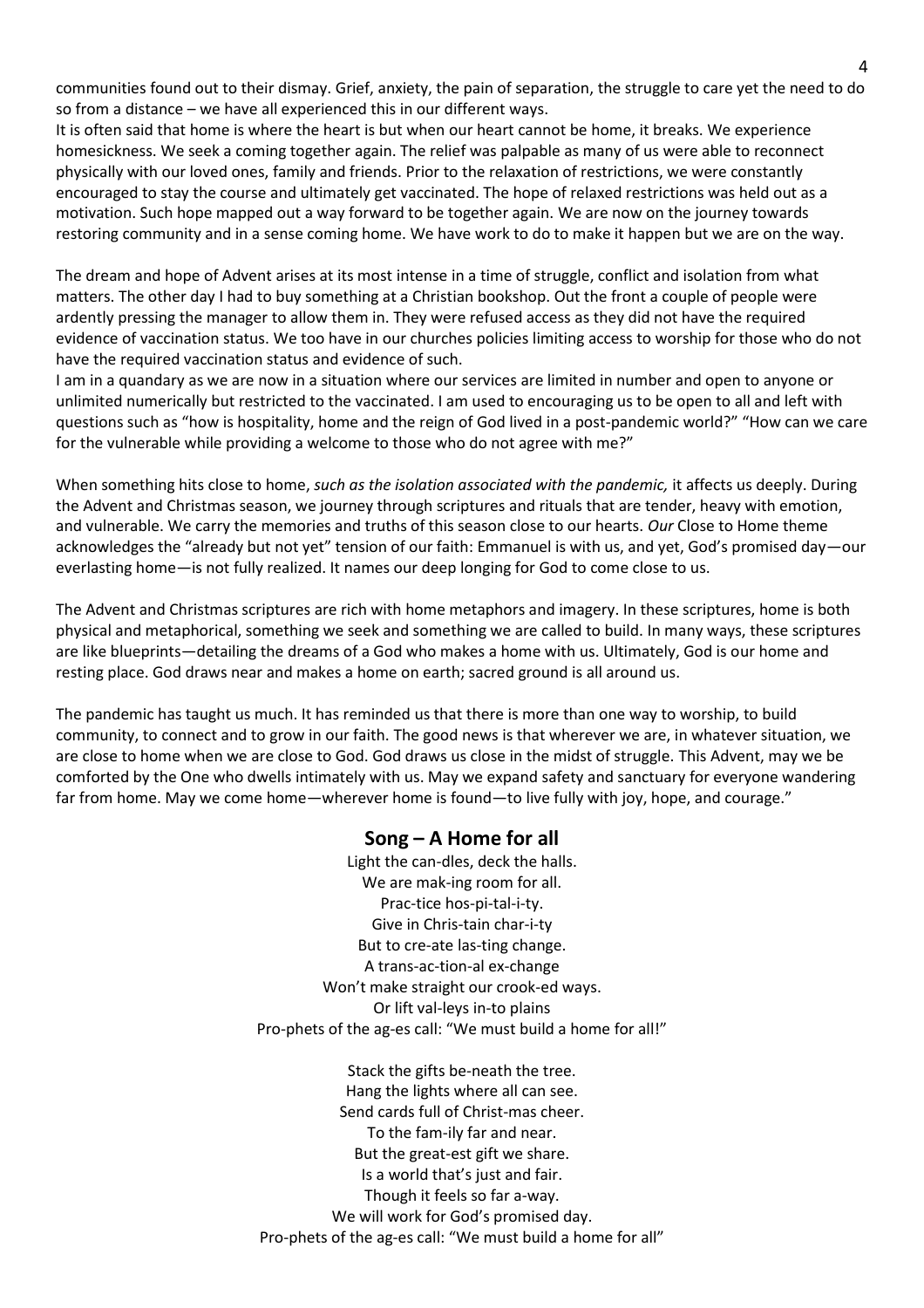Set the ta-ble for a feast. Crys-tal, chi-na, sil-ver gleam. Once the ban-quet has been blessed. Ga-ther round in Christmas best. But Christ's table has been set With the sim-plest meal of bread. Of-fer-ing a-bun-dant grace. Here all people have a place. Pro-phets of the ag-es call: "We must build a home for all!"

### **Offering Prayer**

In a world where we are not home yet, there are people who are hungry, oceans that are polluted, churches that are fading, walls that are growing. Until we reach that promised day, when we make it home, let us give what we can to make a better world. Let us help build God's home here. With hopeful hearts, let us give.

### **Prayer of Dedication**

Holy God, we are homesick and long for the day that you spoke of when swords will be beaten into plowshares, the lion will lie down with the lamb, and justice will roll like waters. Until that holy day comes, take these gifts and use them to build that world here. We are hopeful. Amen.

#### **Prayer**

God of the weary and waiting, scripture tells us that where two or more are gathered, you are there. We trust that you are here listening to these words, drawing us close, stirring hope awake in us. And for that we are grateful. We are so grateful.

# **Prayers of the People Written by Trevor de Run, read by Lynne Rosenthal, Mountview Uniting**

God of everlasting love, we praise you for your creation and for all that you richly provide. As we come to you in prayer, we thank you for all that you have blessed us with. We pray to you for one another in our need, and for all in our world at this most difficult of times, as the countries throughout the world continue with their efforts to contain the incidence of the coronavirus pandemic and provide the roll out of the covid vaccination programme. We thank you Lord for the improved situation in our own country, with the uptake of the covid vaccinations by the people, which has allowed for the restrictions to be lifted and everyday living to return to some normality in workplaces and for the school children who are now able to return to their classes.

In the ecumenical prayer cycle for the world, we pray for the Southeast Asian countries of Brunei, Malaysia, and Singapore. We pray for the people of these countries, where the majority of whom are Muslims in Brunei and Malaysia. Give wisdom for the leaders of these countries and for all the frontline workers, as they continue to work tirelessly to contain the spread of the coronavirus, in particular, Malaysia, where the number of daily new cases and the loss of lives continue to be high.

Heavenly Father, in the presbytery of the Uniting Churches here in the City of Whitehorse, we pray for the worshippers gathered today for the combined service in Blackburn North/Nunawading Uniting Church. Bless the Ministers of the Whitehorse Uniting Cluster, Rev. Tina Lyndon, Rev. Peter Cannon and Rev. Pete Rivett. Guide them as they provide the ministry for the congregations of Blackburn North/Nunawading, Forest Hill and Mountview Uniting Churches.

We pray for the other churches in our region, and in particular for the Anglican Church of the Ascension in Burwood East. In the presbytery, for the Preston Uniting Church and the Preston Macedonian community. Give their leaders the wisdom and guidance to provide Your will for them and their respective communities. We offer our prayers for Rev. Denise Liersch, the Moderator of the Synod of Victoria and Tasmania.

Compassionate God, we pray for the members of our congregations, as we bring our concerns for those who are ill and for those who are in hospital and rehabilitation; for those who are grieving, distressed, depressed or afraid, that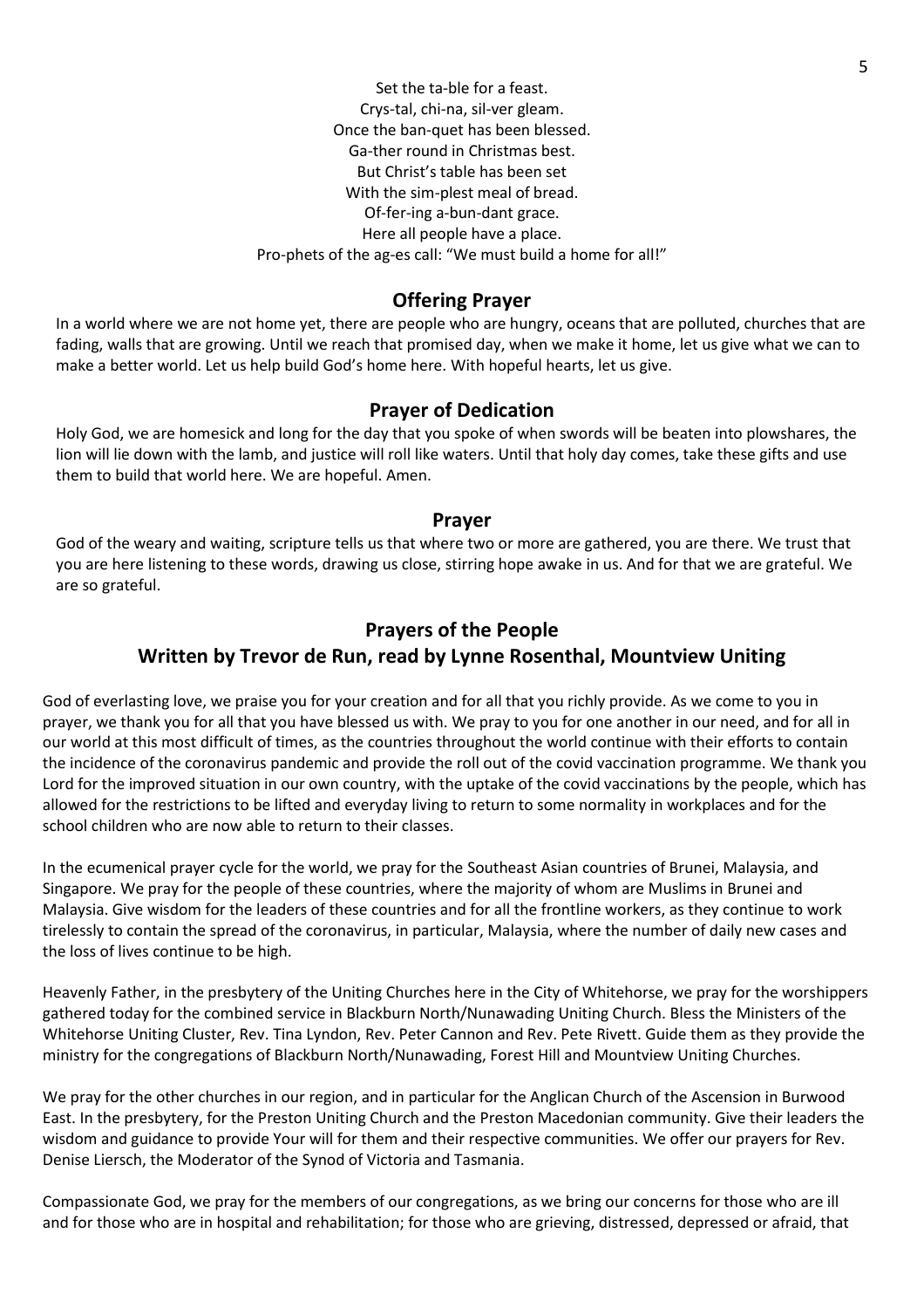they may be comforted. We name them silently now. We trust these people to Your care O Lord, that they may also know the power of Your presence. We pray that you will provide for them, comfort and support them. Let the light of Your peace shine on them, and upon us as we seek to be Your will. Inspire us to provide care for others in Your name. Keep us safe during the coming week and be with us in all that we do. Accept our prayers through Jesus Christ our Lord, amen.

### **Candle Prayers – Rev Tina**



**Communion – Rev Peter** 

### **Invitation**

**...**Here is a place where you can rest in the heart of love. *We come to this table, knowing our need for it.* May the grace and peace of Christ be with you. *And also with you.*

> God be with you *And also with you!* Lift up your hearts. *We lift them up to God.* Let us give thanks to our loving God. *It is right to give thanks and praise.*

**With voices gentle, and loud, timid, and strong, we declare to the universe:**

*Holy, Holy, Holy, God of power and might. Heaven and earth are full of your glory. Hosanna in the highest. Blessed is the one who comes in God's name. Hosanna in the Highest.*

#### **The Lord's Prayer**

Our Father in heaven, hallowed be your name, Your kingdom come, Your will be done, On earth as in heaven. Give us today our daily bread. Forgive us our sins, as we forgive those who sin against us. Save us from the time of trial and deliver us from evil. For the kingdom, the power, and the glory are yours now and forever. Amen.

> **Hymn 265 – O Come O Come Emmanuel [https://www.youtube.com/watch?v=7xtpJ4Q\\_Q-4](https://www.youtube.com/watch?v=7xtpJ4Q_Q-4)**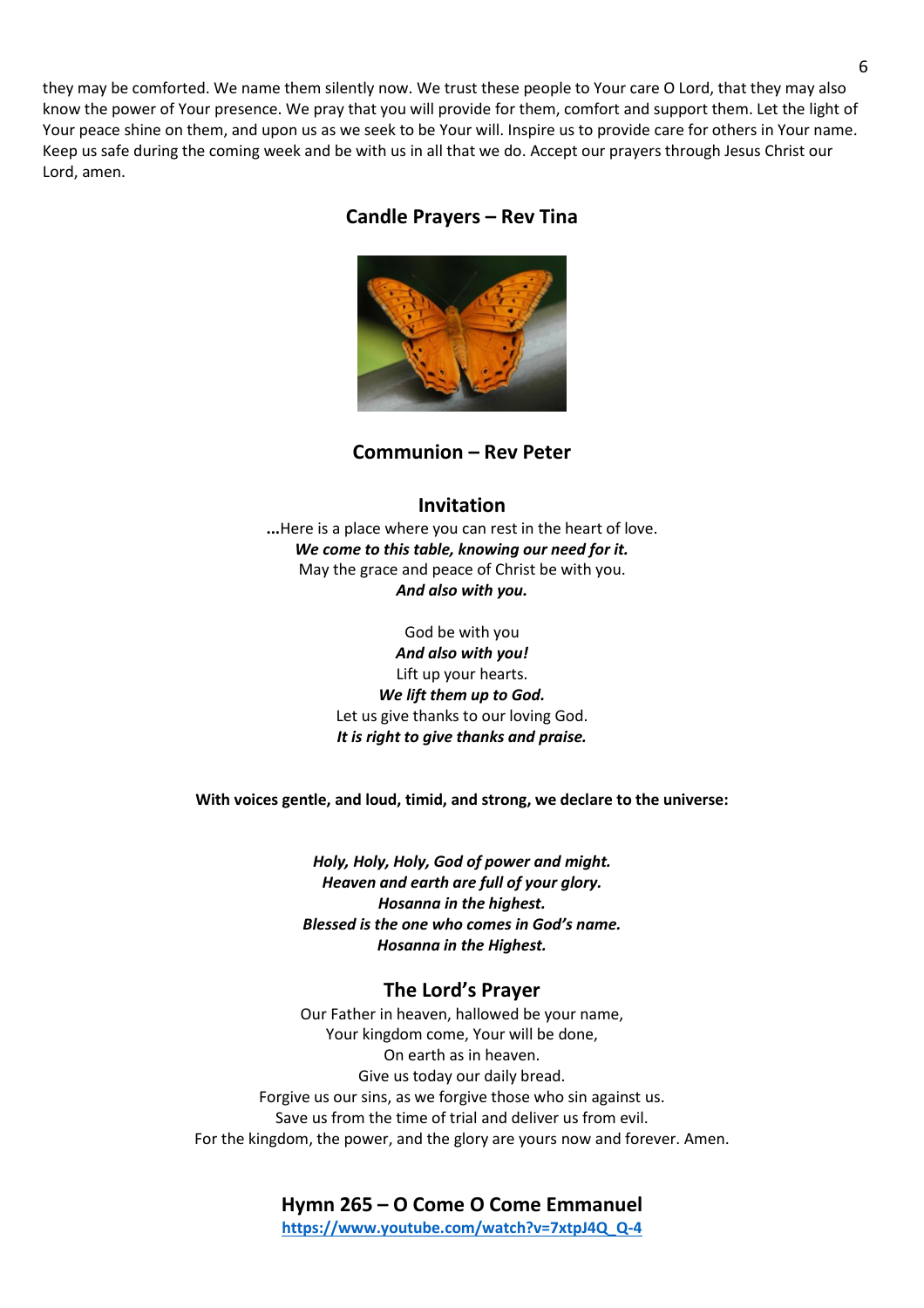### **Benediction**

As you leave *this* service, *your* service begins: Comfort the homesick. Open your doors to others. Seek sanctuary. Be brave enough to go home by another way. And remember that here in God's house, all are welcomed—so come back soon. In the name of our Foundation—God, Spirit, and Son go in peace.

### **Hymn 779: May the Feet of God tMt video**

**<https://www.youtube.com/watch?v=YhiG-Vj8CGU&list=PL5dbbdzyKBag-mEd9qTgdyYNQLlsLD2rC&index=40>**

#### **Pastoral Care Tips – Rev Tina**



#### **Changing Perspectives**

I used to consider paperbark trees as unattractive until a friend told me they are called Snow in Summer and it changed my perspective. Now I think they are beautiful. I wonder whether something someone has said to you, or something has happened to you, that has changed your perspective. A simple comment, a near death experience or seeing someone suffer deeply. We experience many shifts in perspective during our lifetime. Perhaps they are ways that God breaks in and makes us more open to the divine within us. Perhaps the pandemic has changed our perspectives and helped us get in touch with deeper longings within us or reset our priorities or helped us come to know what we value most in life.

### **Walk don't Run**

I saw a sign on a café along the Camino in Spain. It said: *Walk don't run.* It made me change my perspective. I'd spent a lot of time rushing through life when I was younger but as I aged, I learnt to go at God's pace and a pace that worked for me. I had read a quote from one of Tennyson's poems that changed my perspective. It said: *Adopt the pace of nature*. I realised we do not need to travel at the same pace as machines or technology. We are humans with human bodies, and we need to care for our body. It's the only one we are going to get and is a gift from God. It's our home.